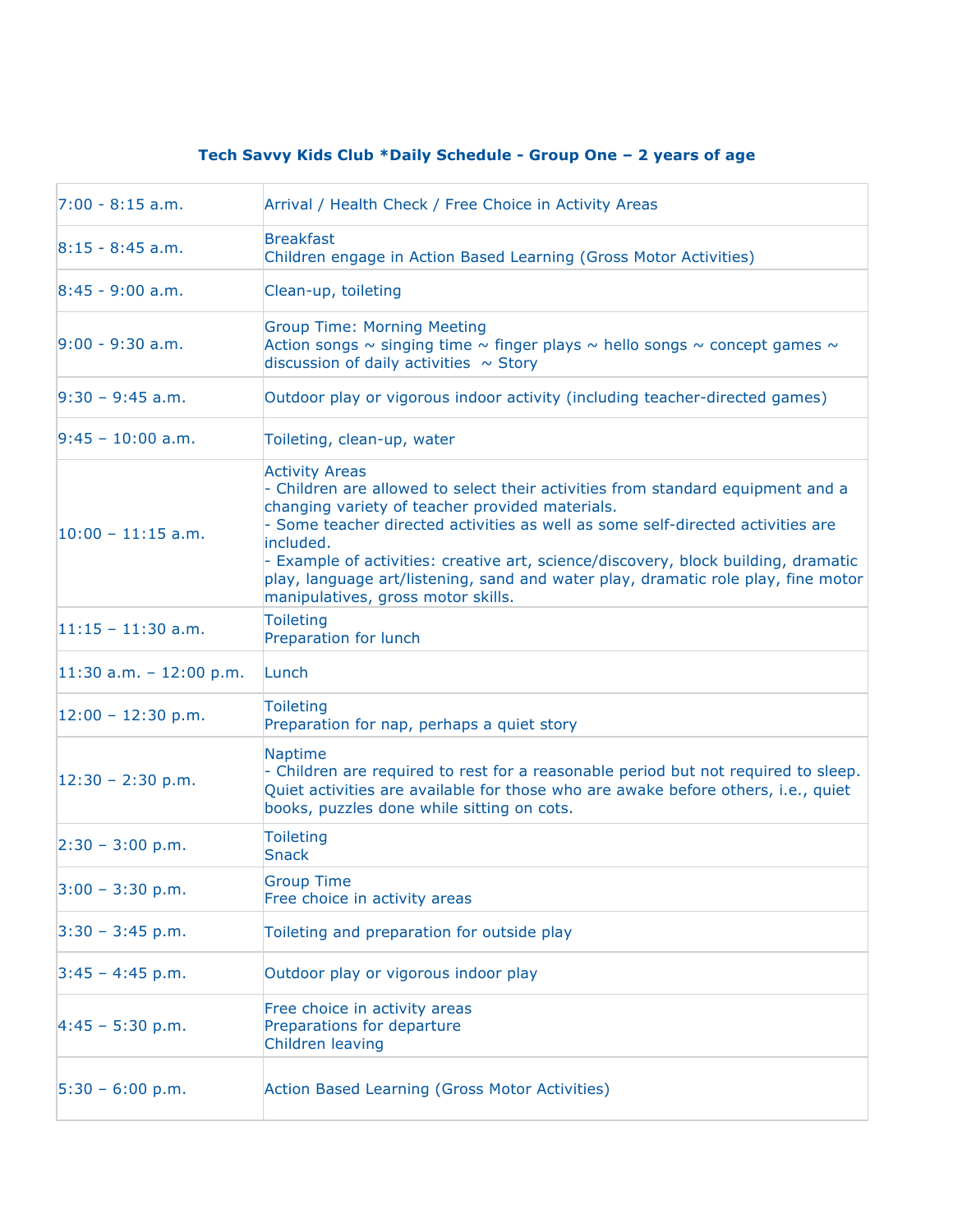## **Tech Savvy Kids Club \* Daily Schedule - Group Three – 4 year olds**

| $7:00 - 8:15$ a.m.        | Arrival / Health Check / Free Choice in Activity Areas                                                                                                                                                                                                                                                                                                                                                                                                                          |
|---------------------------|---------------------------------------------------------------------------------------------------------------------------------------------------------------------------------------------------------------------------------------------------------------------------------------------------------------------------------------------------------------------------------------------------------------------------------------------------------------------------------|
|                           |                                                                                                                                                                                                                                                                                                                                                                                                                                                                                 |
| $8:15 - 8:45$ a.m.        | <b>Breakfast</b><br>Children engage in Action Based Learning (Gross Motor Activities)                                                                                                                                                                                                                                                                                                                                                                                           |
| $8:45 - 9:00$ a.m.        | Routine time, toileting, clean-up                                                                                                                                                                                                                                                                                                                                                                                                                                               |
| $9:00 - 9:30$ a.m.        | <b>Group Time</b><br>$\sim$ action songs $\sim$ singing time $\sim$ finger plays $\sim$ stories $\sim$ concept songs $\sim$<br>discussion of daily activities $\sim$ hello and other routine songs                                                                                                                                                                                                                                                                              |
| $9:30 - 10:45$ a.m.       | Free choice in activity areas<br>- Children are allowed to select their activities from standard equipment and a<br>changing variety of teacher provided materials.<br>- Some teacher directed activities as well as some self-directed activities are<br>included.<br>- Example of activities: creative art, gross motor skills, sand and water play,<br>cooking, block building, dramatic role play, fine motor manipulatives,<br>science/discovery, language arts/listening. |
| $10:45 - 11:00$ a.m.      | Routine time, toileting, preparation to go outside                                                                                                                                                                                                                                                                                                                                                                                                                              |
| $11:00 - 11:30$ a.m.      | Outdoor play games or vigorous indoor activity (including teacher-directed<br>games)                                                                                                                                                                                                                                                                                                                                                                                            |
| $11:30 - 11:45$ a.m.      | <b>Routine time</b><br>Toileting, preparation for lunch                                                                                                                                                                                                                                                                                                                                                                                                                         |
| $11:45$ a.m. - 12:15 p.m. | Lunch                                                                                                                                                                                                                                                                                                                                                                                                                                                                           |
| $12:15 - 12:30$ p.m.      | <b>Routine time</b><br>Toileting, preparation for nap, perhaps a quiet story                                                                                                                                                                                                                                                                                                                                                                                                    |
| $12:45 - 2:30$ p.m.       | <b>Naptime</b><br>- Children are required to rest for a reasonable period but not required to sleep.<br>Quiet activities are available for those who are awake before others, i.e., quiet<br>books, puzzles done while sitting on cots.                                                                                                                                                                                                                                         |
| $2:30 - 3:00$ p.m.        | <b>Routine time</b><br>Toileting, snack                                                                                                                                                                                                                                                                                                                                                                                                                                         |
| $3:00 - 3:30 p.m.$        | <b>Group Time</b><br>Free choice in activity areas                                                                                                                                                                                                                                                                                                                                                                                                                              |
| $3:30 - 3:45$ p.m.        | Toileting and preparation for outside play                                                                                                                                                                                                                                                                                                                                                                                                                                      |
| $3:45 - 4:45 p.m.$        | Outdoor play or vigorous indoor play                                                                                                                                                                                                                                                                                                                                                                                                                                            |
| $4:45 - 5:30$ p.m.        | Free choice in activity areas                                                                                                                                                                                                                                                                                                                                                                                                                                                   |
| $5:30 - 6:00 p.m.$        | Action Based Learning, preparation for departure                                                                                                                                                                                                                                                                                                                                                                                                                                |